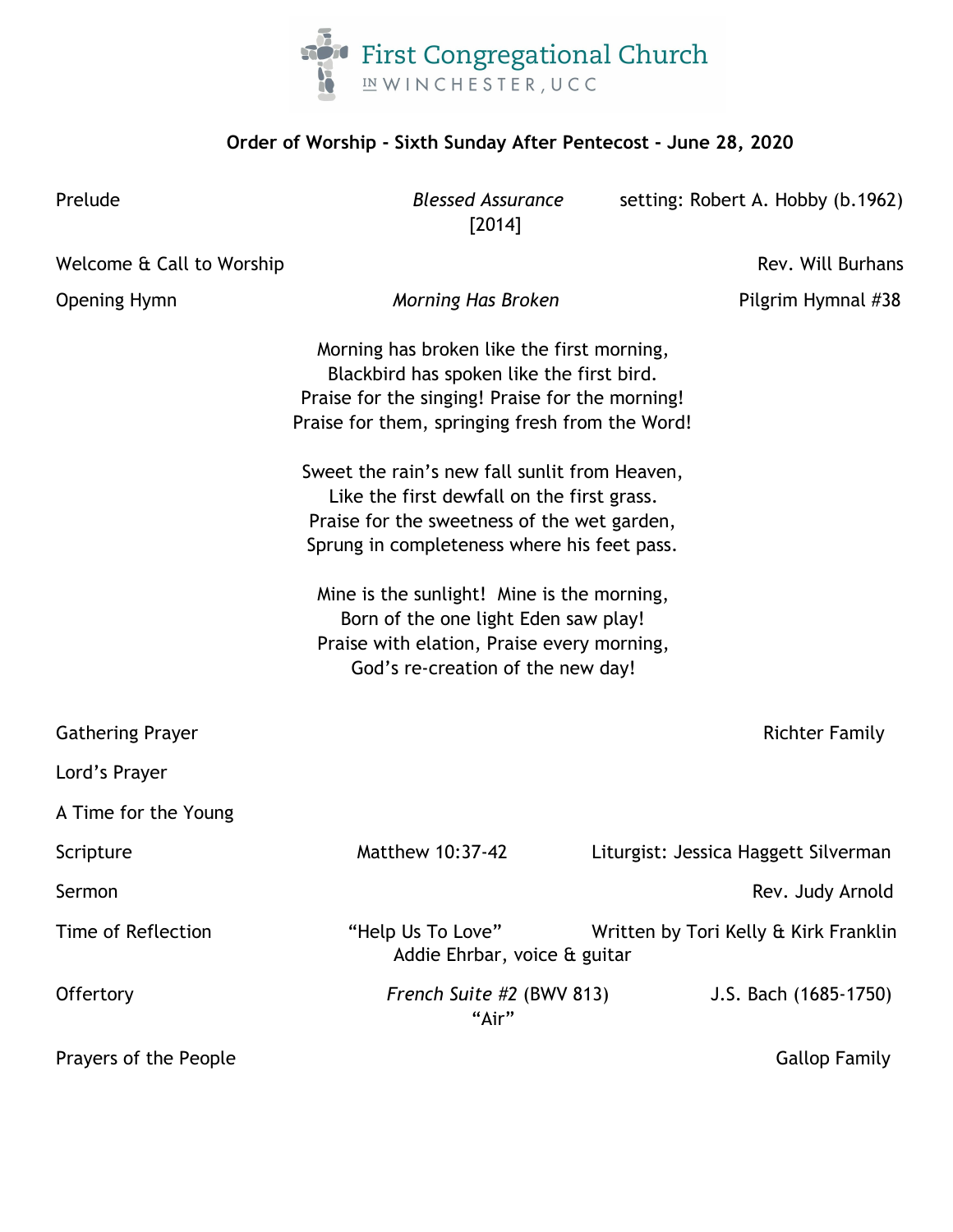| <b>Closing Hymn</b>                                                                                                                                                                                                                                                                      | Won't You Let Me Be Your Servant?<br>New Century Hymnal #539                                                                   |  |  |
|------------------------------------------------------------------------------------------------------------------------------------------------------------------------------------------------------------------------------------------------------------------------------------------|--------------------------------------------------------------------------------------------------------------------------------|--|--|
|                                                                                                                                                                                                                                                                                          | Won't you let me be your servant, let me be as Christ to you?<br>Pray that I may have the grace to let you be my servant, too. |  |  |
|                                                                                                                                                                                                                                                                                          | We are pilgrims on a journey, we are travelers on the road.<br>We are here to help each other go the mile and bear the load.   |  |  |
| I will hold the Christ-light for you in the shadow of your fear.<br>I will hold my hand out to you, speak the peace you long to hear.<br>I will weep when you are weeping, when you laugh I'll laugh with you.<br>I will share your joy and sorrow till we've seen this journey through. |                                                                                                                                |  |  |
|                                                                                                                                                                                                                                                                                          |                                                                                                                                |  |  |
| Won't you let me be your servant, let me be as Christ to you?<br>Pray that I may have the grace to let you be my servant, too.                                                                                                                                                           |                                                                                                                                |  |  |
| Benediction                                                                                                                                                                                                                                                                              | Rev. Judy Arnold                                                                                                               |  |  |
| Postlude                                                                                                                                                                                                                                                                                 | Vater unser im Himmelreich, vs. 1<br>Jakob Praetorius (1586-1651)<br>(Our Father in Heaven)                                    |  |  |

**Rev. Will Burhans,** Lead Pastor, **Rev. Judy Arnold,** Associate Pastor, **Jane Ring Frank,** Minister of Music & Worship Arts, **Jeffrey Mead,** Organist

**Kathleen Zagata**, Minister of Health & Wellness

**Thanks to Daniel Khudyak who is our contract video editor for the summer!** www.danielkhudyak.com/ The password is dkhudyak